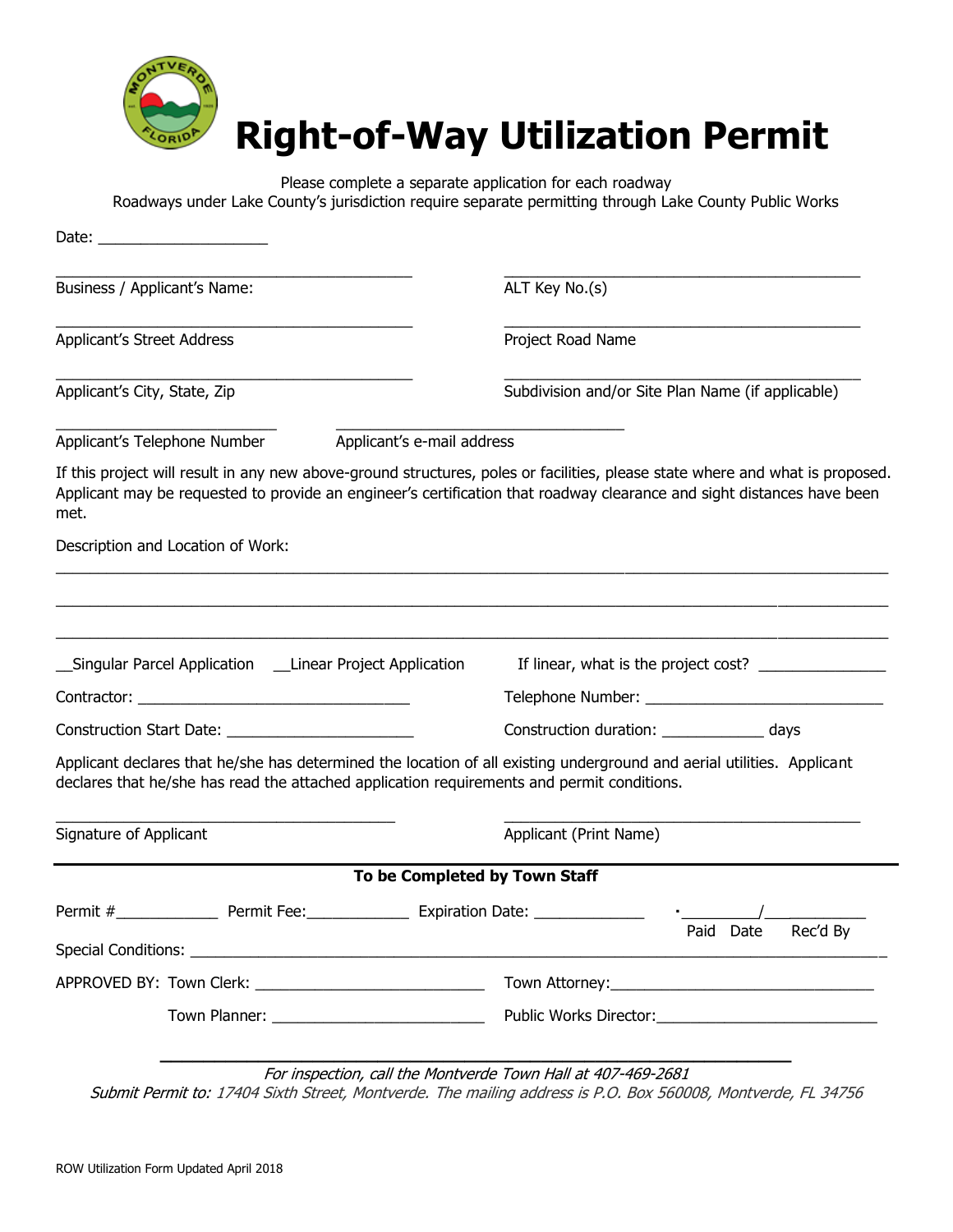

## **ROW Utilization Permit Requirements**

The purpose of the Right-of-Way Utilization permit is to control the use of public rights-of-way and public easements and protect the health, safety and welfare of the public. Any work within public rights-of-way requires an approved right-of-way utilization permit.

**Application Requirements:** For each road involved, please submit two (2) hard copies, and one (1) digital copy of the application and supporting documentation to the Montverde Town Hall.

Completed applications must include a sketch or construction plans drawn to scale, showing the following:

- 1. The offset from the centerline of the right-of-way or roadway to the proposed utility installation, the road right-of-way width and pavement width, the distance from the edge of pavement to the utility, sidewalks, and the location of all other utilities, including traffic signal utilities, within the area of work.
- 2. One or more typical cross sections to adequately reflect the location of the utility. Please indicate the minimum vertical clearance above or below the pavement or natural ground.
- 3. The location of the area of work in relation to the nearest road intersection, bridges, railroad crossings, and other physical features. Please include a location or vicinity map showing the general location of the installation.

All permit applications must demonstrate that the proposed improvements conform to the right-of-way utilization requirements included in the Montverde Land Development Code. Projects of significant length and land size may require a complete right-of-way survey.

A performance bond or irrevocable letter of credit may be required of the applicant in the event the work covered by the right-of-way utilization permit has the potential to significantly damage the right-of-way. The security instrument shall comply with the applicable provisions of the Florida Statutes for public construction bonds and shall be in a form acceptable to the Town Attorney. The security instrument shall be made payable to the Town of Montverde in the amount of one hundred ten (110%) of estimated cost to repair such damage, as determined by the Town, and shall remain in effect until the work covered by the right-of-way utilization permit has been completed and accepted by the Town.

Prior to construction, applicant shall provide written notice to all property owners adjacent to the project limits. This notice shall include, at a minimum, the anticipated construction schedule, maintenance of traffic plan and any impacts, permanent or temporary, to the adjacent properties. The notice must provide contact information including the name and telephone number of the project manager. Within a minimum of fourteen (14) calendar days prior to construction, applicant shall provide to the Town a copy of the notification with a list of the parties notified.

A copy of the approved permit and related supporting documents shall be on site at all times during construction.

**Permit Conditions:** Whenever necessary for the construction, maintenance, operation or alteration of the right-of-way, as determined by the Town, any or all of the appurtenances authorized by this permit shall be immediately removed from the right-of-way or relocated, as required by the Town, at the expense of the applicant unless reimbursement is specifically authorized.

If above-ground utilities are being replaced, the old utilities and utility appurtenances must be removed from Town rightof-way within thirty (30) days after new utilities are installed. All work, materials and equipment shall meet all Town codes and standards and shall be subject to inspection by the Town. All right-of-way disturbed by this work shall be restored to its original condition or better and in accordance to applicable Town Codes. All disturbed areas must be sodded, matching existing grass type. Bahia sod shall be used if no grass is present at time of construction.

The construction and maintenance of this utility shall not interfere with the property and rights of a prior applicant.

Where possible, excavation shall not be allowed within five (5) feet from the edge of the pavement. Situations that cannot meet this requirement shall require prior approval of the Town.

All right-of-way utilization activities shall be reported to Sunshine State One-Call at least seventy-two (72) hours prior to commencement. The Town shall be notified twenty-four (24) hours in advance of starting work. In the interest of public safety all operations shall take place during daylight hours, unless specifically authorized, and discontinued by sunset with